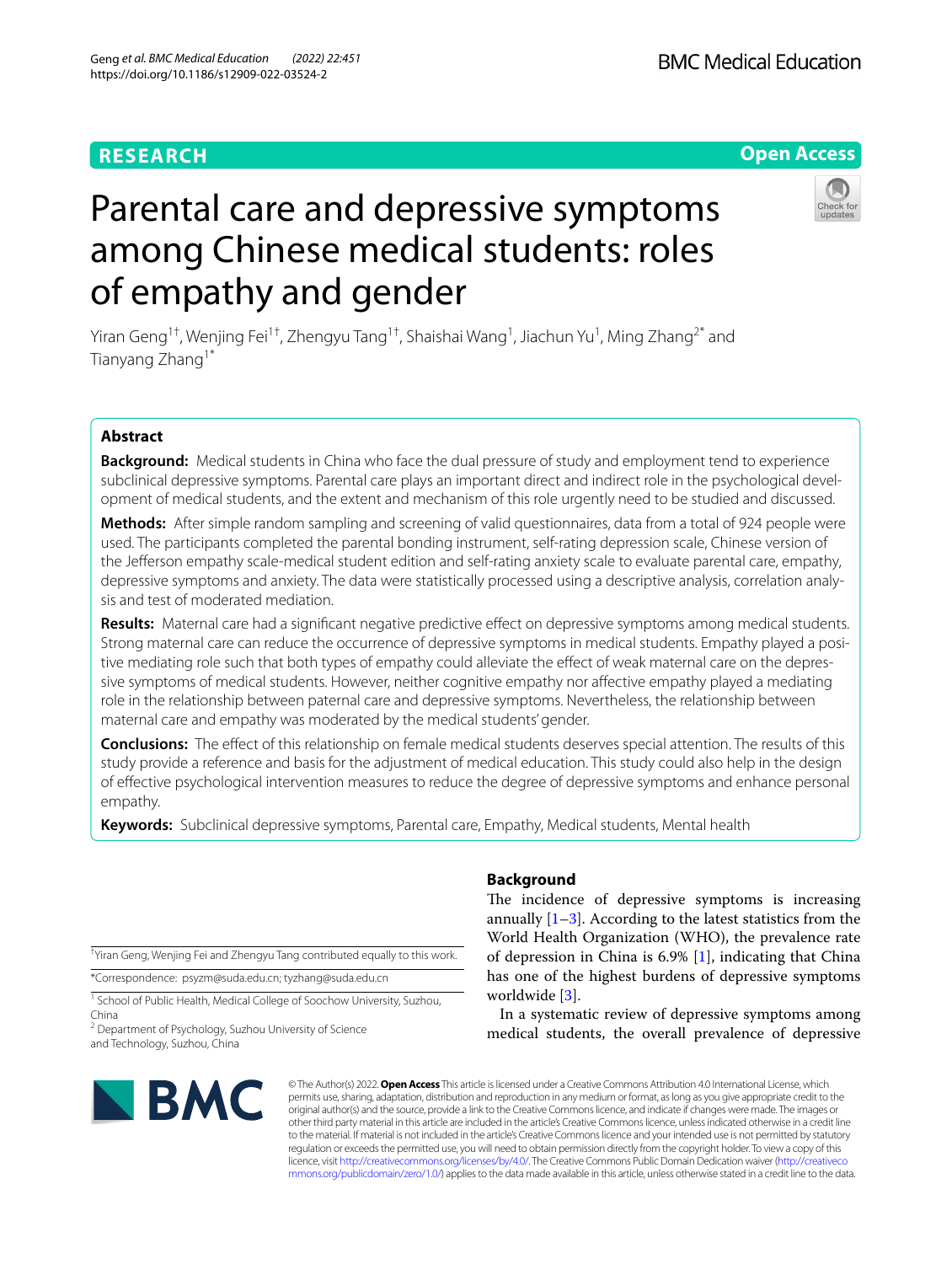symptoms among medical students was reported to be higher than that in the general population, with conficting fndings regarding whether student depression varies by undergraduate grade, gender, or other characteristics [[4\]](#page-9-2).

#### **Subclinical depressive symptoms**

Subclinical depressive symptoms are risk factors for clinical depression [\[5,](#page-9-3) [6\]](#page-9-4), which constitutes a depressive state that does not meet the DSM-IV criteria for the symptoms or course of major depression [[1,](#page-9-0) [7](#page-10-0)]. Subclinical depression has a high incidence in the general population, ranging from 1.4 to 17.2% in the community. Among medical students in China, the incidence of subclinical depression is as high as 32% [\[2](#page-9-5)]. Social dysfunction is present not only in patients with clinical depression (MDD) but also in patients with subclinical depressive symptoms [\[5](#page-9-3), [7\]](#page-10-0). Some studies have shown that abnormal empathy in patients with subclinical depression may contribute to the development of MDD  $[1, 5, 6]$  $[1, 5, 6]$  $[1, 5, 6]$  $[1, 5, 6]$  $[1, 5, 6]$ .

Many factors cause subclinical depression in medical students. First, in the current educational framework in China, Chinese medical students undergo fve years of undergraduate study, with the frst and second years focusing on the basics. Following the third year, medical students are exposed to more specialized knowledge and laboratory operations. Then, fourth- and fifth-grade students are assigned to corresponding hospitals for clinical practice  $[8]$  $[8]$ . Five years of intense medical education can easily lead to psychological imbalances among medical students  $[8, 9]$  $[8, 9]$  $[8, 9]$ . If these factors cannot be effectively alleviated for a long period, they aggravate negative emotions, such as subclinical depressive symptoms, which is consistent with the results of previous studies [[10,](#page-10-3) [11\]](#page-10-4).

# **Efects of parenting care on subclinical depressive symptoms and depression**

Parental rearing style is closely related to the physical and mental health development of medical students [\[12](#page-10-5)]. The term "parental rearing styles" was first formulated in 1959 by Schaefer, and these styles have a signifcant impact on children's psychological formation [\[12](#page-10-5), [13](#page-10-6)]. There are four parental styles: authoritative (high warmth and low control), overprotective (high warmth and high control), authoritarian (afective coldness and high control) and neglecting (afective coldness and low control). In 1979, Parker divided this concept into three major factors: maternal or paternal caring, maternal or paternal encouraging autonomy and maternal or paternal controlling [\[14](#page-10-7)]. It is worth noting that the infuence of parenting style on children is generally formed before the age of 16, with little change thereafter [\[15](#page-10-8), [16\]](#page-10-9).

A regression analysis [\[17\]](#page-10-10) of subclinical depressive symptoms by parenting style found that increased parental care is associated with a lower risk of subclinical depressive symptoms among children and adolescents. Studies have shown that parental care is more closely associated with depressive symptoms than parental encouragement or control [[17](#page-10-10), [18\]](#page-10-11). Improving parental care may contribute to the treatment and prevention of adolescent subclinical depressive symptoms [\[19](#page-10-12)]. Parental care has an impact on children's mental health in childhood [[20](#page-10-13)[–22](#page-10-14)]. Medical college students, who are obviously in the stage of adulthood, are in a contradictory stage of independence and dependence in life. Moreover, the social value of medical professionals can be refected only through long-term experience accumulation; thus, this contradiction may be intensifed [\[23\]](#page-10-15). Notably, parental care not only afects medical students' emotions and produces depressive symptoms but also afects their empathy [\[19](#page-10-12), [24–](#page-10-16)[29](#page-10-17)].

#### **The mediating efect of empathy**

Empathy is a multidimensional concept. Currently, empathy is understood as both emotional and cognitive [[6,](#page-9-4) [30\]](#page-10-18). Afective empathy is an individual's emotional response to the emotional states of others. Cognitive empathy [[31](#page-10-19)] is an individual's ability to understand the thoughts and feelings of others without being afected by emotions. Therefore, the empathic two-system hypothesis and empathic two-process model were formed [\[5,](#page-9-3) [32](#page-10-20), [33\]](#page-10-21). Empathy is an important part of doctor–patient relationships and an important personality characteristic of Chinese medical students. However, studies have shown that the level of empathy declines during undergraduate medical education [\[25](#page-10-22), [34\]](#page-10-23).

Medical students with empathy are more likely to have subclinical depressive symptoms than nonmedical students [[6,](#page-9-4) [35](#page-10-24)], likely because the academic pressure on medical students is high and subsequent clinical practice has a negative impact on communication with patients [[36](#page-10-25)]. Some scholars believe that high levels of emotional empathy among medical students are positively correlated with subclinical depressive symptoms [[37,](#page-10-26) [38\]](#page-10-27). In contrast, cognitive empathy was found to be irrelevant to or negatively associated with subclinical depressive symptoms. Therefore, based on these theoretical and empirical fndings, we hypothesize that empathy is a mediator of the relationship between parental care and subclinical depressive symptoms [\[6](#page-9-4)]. A correlation exists between empathy and parental care among college students. For example, studies [[19](#page-10-12), [24](#page-10-16)] have shown that excessive parental care increases cognitive empathy and decreases afective empathy, resulting in psychological stress in college students.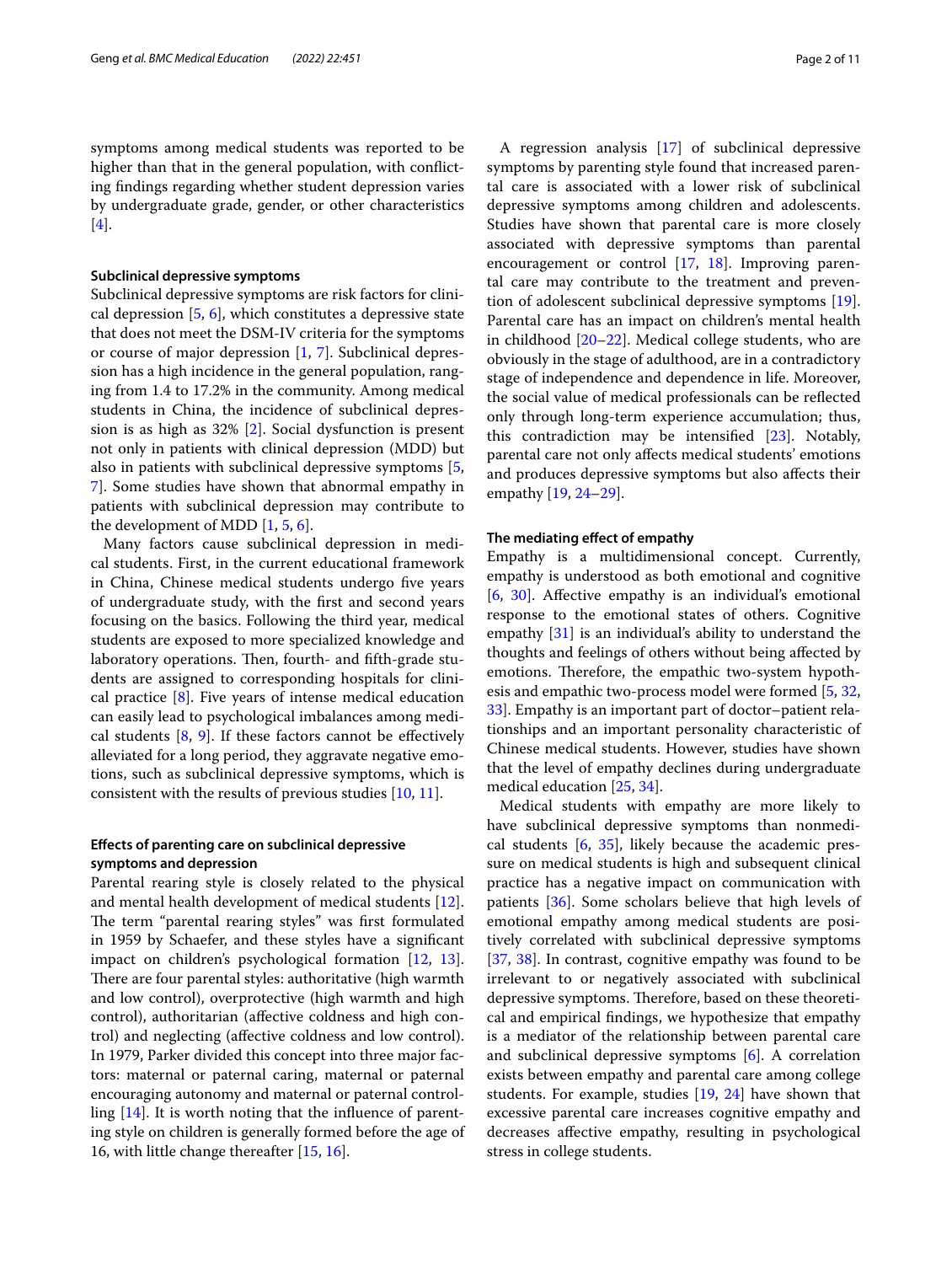#### **Gender as a moderator**

This association is different for populations with different characteristics, such as gender, age, living environment, and educational background [[20](#page-10-13), [21](#page-10-28)]. A previous study [\[20\]](#page-10-13) found that boys are more likely than girls to experience harsh punishment, excessive interference and denial from their fathers, while girls are more likely to receive emotional warmth and understanding from their mothers. This finding can likely be attributed to traditional Chinese culture, in which society and families have more expectations and requirements for men [[21](#page-10-28), [39](#page-10-29), [40](#page-10-30)].

Some studies [[1](#page-9-0), [6](#page-9-4)] have observed gender differences in empathy, with women generally showing more compassionate care. There are also gender differences in subclinical depressive symptoms. Women with higher compassionate care are more likely to develop subclinical depressive symptoms [\[23\]](#page-10-15). A previous study [[41](#page-10-31)] of the relationship between maternal parenting style and the empathic ability of Chinese medical students showed that in terms of gender, female medical students scored significantly higher than male medical students in empathic ability, and there were differences in the scores between male and female medical students in the dimensions of their maternal parenting style. It is reasonable to hypothesize that gender may play a moderating role in the relationship among parental care, empathy and subclinical depressive symptoms.

#### **The present study**

Previous studies have focused on the relationship between parental overcontrol and depressive symptoms in medical students [[6,](#page-9-4) [16](#page-10-9), [17](#page-10-10), [19\]](#page-10-12). However, few studies have focused on the relationship among parental care, empathy and subclinical depressive symptoms in medical students of different genders, and few detailed studies have investigated whether empathy plays a mediating role  $[6, 39, 40, 42]$  $[6, 39, 40, 42]$  $[6, 39, 40, 42]$  $[6, 39, 40, 42]$  $[6, 39, 40, 42]$  $[6, 39, 40, 42]$  $[6, 39, 40, 42]$  $[6, 39, 40, 42]$ . Detailed and comprehensive studies explaining the mechanism that mediates this association and the moderating factors that affect this relationship are lacking.

We therefore propose the following three hypotheses.

Hypothesis 1: Parental care has a reverse predictive efect on depressive symptoms.

Hypothesis 2: The effect of parental care on depressive symptoms is mediated by empathy.

Hypothesis 3: Gender moderates the relationship among the above three factors (two pathways before and after the model).

# **Methods**

# **Participants**

In this cross-sectional study, we recruited 945 medical students at the Medical College of Soochow University from grade 1 to grade 5 by stratifed random sampling in November 2020. Exclusion criteria included selfreported presence of a medical or psychiatric disorder diagnosed by psychiatrists, and long-term use or dependence on psychotropic prescription drugs. After removing the invalid data, a total of 924 sample data points were collected, with a good recovery rate of 98%. The participants provided informed consent before the survey and were informed of their right to withdraw from the survey. Students who wanted to know the results of their own questionnaire were provided with basic survey information after participating in the survey. The project was approved by the Ethics Committee of Soochow University (ECSU-2019000154).

#### **Procedure**

In this study, the scope of the investigation was undergraduates of the Medical College at Soochow University, who are divided into 5 grades (grades 1 to 5). Students in the frst and ffth grades accounted for 18.13, 23.35, 22.94, 19.35 and 16.23% of the sample, respectively. Reviewing the literature and referring to previous survey results, the current incidence of depressive symptoms among medical students in China is approximately 32% [\[2](#page-9-5)]. We set the tolerances at  $\delta$  = 0.032,  $\pi$  = 0.32,  $\alpha$  = 0.05, and u  $\alpha$ /2=1.96.<br>The sample size estimation formula was  $\alpha = \frac{u_{a/2} - 1.96}{u_{a/2} - \pi(1 - \pi)}$ . The sample size estimation formula was  $n = \frac{u_{a}}{a}$  $\frac{1}{\delta^2}$ , and the required sample size was 816 people. Considering the survey recovery rate and efficiency, the sample size was set to 940 people. Simple random sampling was implemented in each grade. Trained psychological test administrators organized students to complete the questionnaire anonymously. To ensure the validity of the data, we deleted participants who gave consistent answers to all items in the questionnaire.

#### **Measures**

#### *Parental Bonding Instrument (PBI)*

Parental rearing styles are relatively stable behaviour styles of parents in the activities of raising and educating their children. The PBI is a summary of the characteristics of parents' various rearing behaviours. To defne and evaluate the efective composition of parental parenting behaviours, Parker compiled the PBI questionnaire in 1979 [\[13](#page-10-6)] based on attachment theory. Numerous studies have shown that the PBI has good reliability and no gender diferences, and the scores are less afected by the subjects' levels of depression and major life events than other instruments. In China, Yang et al. examined the applicability of the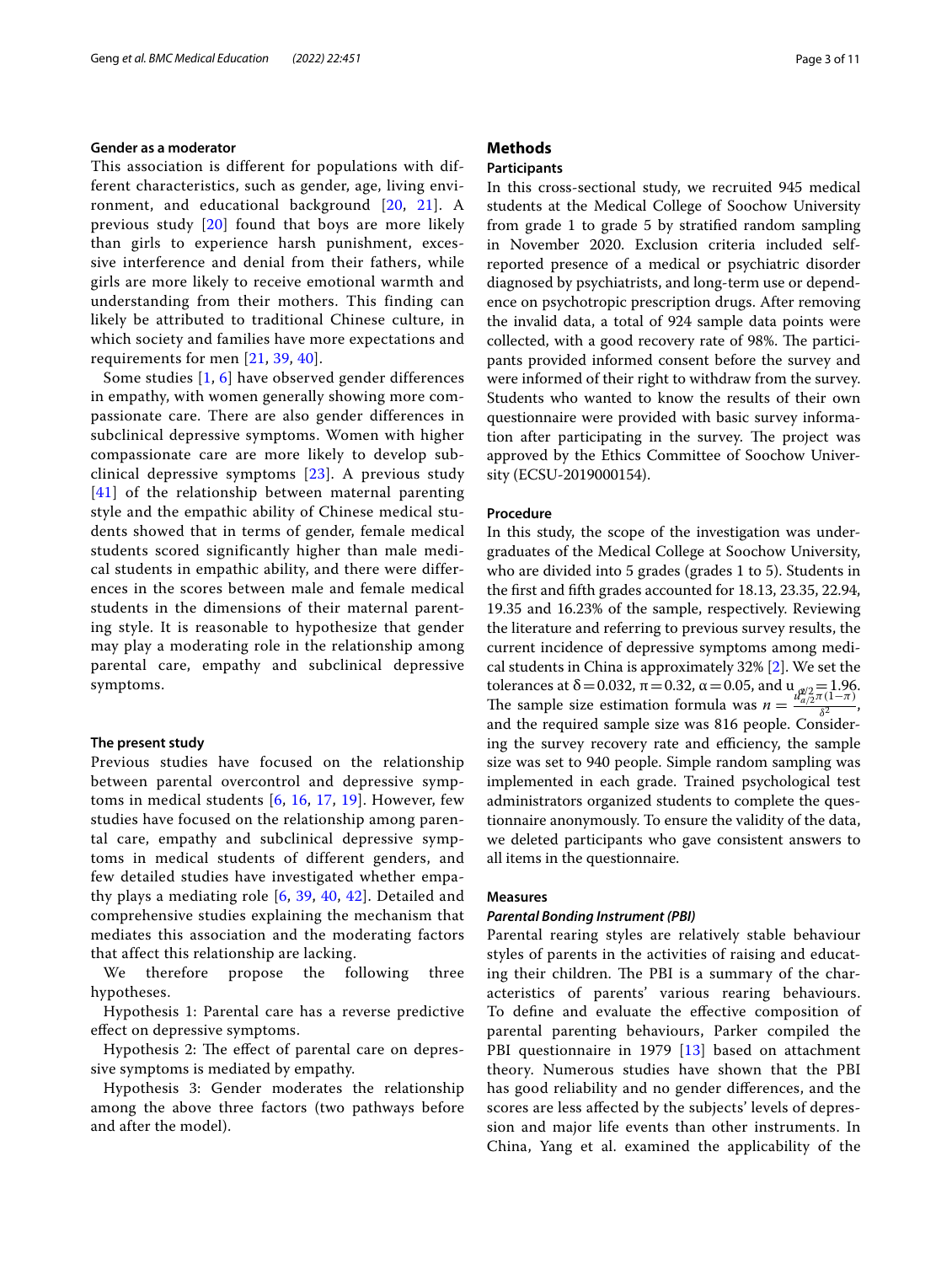PBI to Chinese college students and revised it accordingly. Three factors, care, encouragement and control, were extracted through exploratory factor analysis [[41\]](#page-10-31). Using a 4-point scale, "0″ represents "strongly disagrees", "1″ represents "relatively disagrees", "2″ represents "fairly agree", and "3″ represents "strongly agree". The Cronbach's  $\alpha$  of the maternal version (PBI-M) and the paternal version (PBI-F) in this study were 0.821 and 0.733, respectively. Therefore, we used this scale to measure the impact of perceived parenting style during childhood on medical students.

#### *Self‑Rating Depression Scale (SDS)*

The SDS is a tool used to measure depression. The SDS was developed in 1965–1966 by William W.K. Zung  $[43]$  $[43]$ , a professor at Duke University. The SDS has been introduced domestically since the early 1980s. Test application indicated that the SDS was also suitable for the measurement of depressive symptoms in China and developed the norm of the SDS  $[42]$  $[42]$ . The SDS includes 20 items, and each item is composed of four grades. Two items are related to psychosocial and afective symptoms, eight items are related to somatic disorders, two items are related to psychomotor disorders, and eight items are related to depressive psychological disorders. Each entry is graded on a 4-point scale. The participants selected 1 (never once in a while), 2 (sometimes), 3 (often), or 4 (always) according to the time frequency that best suited their situation. Of the 20 items, 10 are positively worded and reverse scored, and the remaining 10 are negatively worded. The items were scored  $1-4$  [[42\]](#page-10-32). The scale is easy to use and can intuitively refect the subjective feelings of the subjects. The Cronbach's α was 0.752.

# *Chinese version of the Jeferson Empathy Scale Medical Student Edition (JSPE‑S)*

This scale adopts a 7-level score with 10 positively scored items, such as "understanding patients' body language in the doctor–patient relationship is as important as verbal communication", and 10 negatively scored items, such as "attention to the patient's personal experience will not have an impact on the treatment outcome". There are three factors: perspective taking, compassionate care, and standing in the patient's shoes  $[25]$  $[25]$ . The overall score ranges from 20 to 140, with higher scores associated with higher levels of empathy. Based on the characteristics of the items and related literature, this study incorporated standing in the patient's shoes into perspective taking to represent the cognitive empathy score [\[10](#page-10-3), [26](#page-10-34)] and compassionate care to represent the afective empathy score. The Cronbach's α was 0.731.

#### *Self‑Rating Anxiety Scale (SAS)*

The Self-Rating Anxiety Scale was developed by W.K. Chung in 1971  $[27]$  $[27]$ . The SAS is recommended for use in adults with anxiety symptoms and has a wide range of applications similar to the SDS, which is also suitable in China  $[28]$ . The scale is used to assess patients' subjective feelings of anxiety and their changes during treatment. The scale consists of 20 questions, and items 5, 9, 13, 17 and 19 are reverse scored. A 4-point scale was used to assess the frequency of symptoms described by an item as follows: 1-no or little time; 2-a small amount of time; 3-a considerable amount of time; and 4-most or all the time. The Cronbach's α was 0.754.

#### *Statistical analyses*

SAS version 9.4 software was used to conduct a descriptive analysis of each variable by t test (after verifcation of the normality of the distribution) and analysis of variance, followed by a linear correlation analysis of the correlation between the variables. Then, the PROCESS macro in SPSS version 21.0 was used to analyse the mediating efect of empathy and the moderating efect of gender. Model 7 [[44](#page-10-37)] (a mediated moderation model and moderator moderating the frst half of the pathway) was selected in the SPSS macro program to analyse the mediating efect and the moderated mediating model, and standardized regression coefficients were obtained. A *p*<0.05 was considered statistically signifcant.

#### **Results**

#### **Participant characteristics**

Among the participants, 289 were male and 635 were female, accounting for 31.3 and 68.7% of the sample, respectively. Of these participants, 597 had no siblings (64.6%), 859 (93.0%) had friends, and 632 (68.4%) liked sports. The number of freshman to fifth-year students was 159 (17.2%), 225 (24.4%), 212 (22.9%), 188 (20.3%), and  $140$  (15.2%), respectively. The average usage time of new media every day was 1–3h (12.6%), 4–5h (30.4%), 6–7h (24.7%), and over 8h (32.3%), respectively (Table [1](#page-4-0)).

#### **Descriptive analysis**

After the analysis of sociodemographic and other variables, signifcant diferences were found in the scores of compassionate care by gender (*t*=3.47, *df*=922,  $p<.001$ ), with females reporting (39.67 $\pm$ 5.89) higher scores than males  $(38.12 \pm 7.08)$ . There was no significant diference in perspective taking, depressive symptoms and anxiety by gender. Being an only child had a significant effect on the parental rearing style. Medical students without siblings tended to experience higher parental care (21.25±5.74) (*t*=3.95, *df*=922, *p*<.001),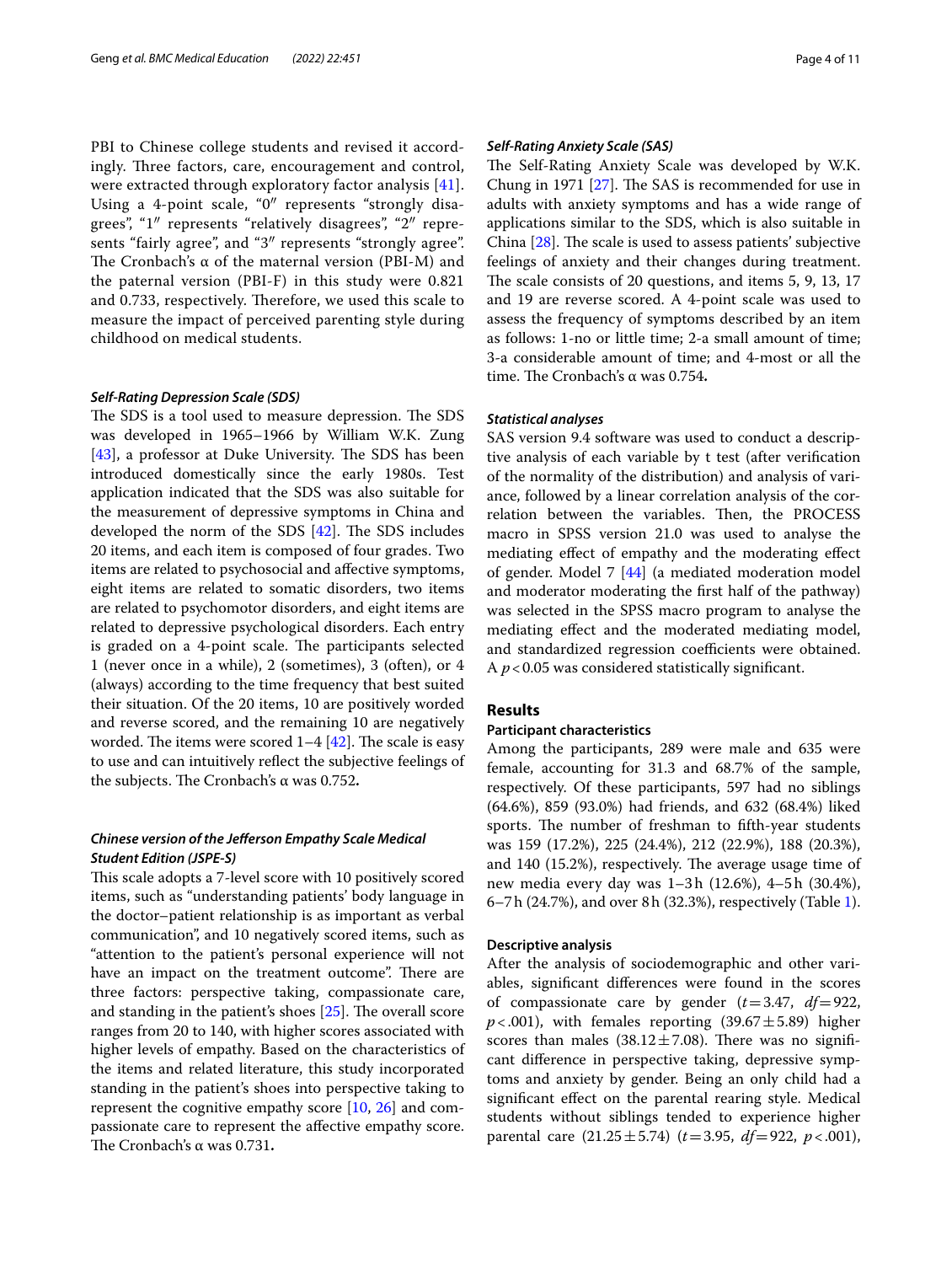| Geng et al. BMC Medical Education (2022) 22:451 |  | Page 5 of 11 |
|-------------------------------------------------|--|--------------|
|                                                 |  |              |

<span id="page-4-0"></span>

|                            | 2              | Perspective<br>taking                                                      | ate<br>Compassion<br>care | Depressive<br>symptoms | Anxiety          | Maternal care    | encourage<br>Maternal | Maternal<br>control | Paternal care     | encourage<br>Paternal | Paternal<br>control |
|----------------------------|----------------|----------------------------------------------------------------------------|---------------------------|------------------------|------------------|------------------|-----------------------|---------------------|-------------------|-----------------------|---------------------|
| Gender                     |                | 0.57                                                                       | 0.001                     | 0.07                   | 0.99             | 0.99             | 0.01                  | 0.06                | 0.69              | 0.94                  | 0.46                |
| Male                       | 289            | $66.92 \pm 9.05$                                                           | $38.12 \pm 7.08$          | $34.72 \pm 8.39$       | 32.19±8.39       | $24.62 \pm 5.13$ | $12.09 \pm 3.80$      | $6.34 \pm 2.93$     | 20.51 ± 6.25      | $11.36 \pm 3.54$      | $5.20 \pm 2.82$     |
| Female                     | 635            | $67.26 \pm 8.00$                                                           | $39.67 + 5.89$            | $35.79 \pm 8.12$       | $32.20 \pm 7.56$ | $24.66 \pm 5.08$ | $12.84 \pm 3.53$      | $5.97 \pm 2.68$     | $20.69 \pm 6.43$  | $11.34 \pm 3.59$      | $5.35 \pm 2.70$     |
| Onlychild                  |                | 0.95                                                                       | 0.19                      | 0.38                   | 0.15             | 0.001            | 0.28                  | $-0.01$             | 0.001             | < 0.001               | &0.05               |
| Yes                        | 597            | $67.17 \pm 8.59$                                                           | $38.98 \pm 6.55$          | $35.28 \pm 8.35$       | $31.93 \pm 7.79$ | $25.09 \pm 5.04$ | $12.70 \pm 3.69$      | $6.30 \pm 2.90$     | $21.25 \pm 5.74$  | $1.67 \pm 3.20$       | $5.45 \pm 2.7$      |
| $\frac{1}{2}$              | 327            | $67.13 \pm 7.88$                                                           | $9.55 \pm 5.88$           | 35.78 ± 7.97           | $32.69 \pm 7.89$ | 23.84 ± 5.09     | $12.43 \pm 3.52$      | $5.70 \pm 2.47$     | $19.53 \pm 7.27$  | $10.75 \pm 4.11$      | $5.03 \pm 2.76$     |
| Friend                     |                | &0.05                                                                      | 0.50                      | 0.001                  | < 0.01           | 0.001            | 10.01                 | 0.18                | $\overline{0.11}$ | $\frac{3}{2}$         | 0.83                |
| Yes                        | 859            | $67.31 + 8.26$                                                             | $39.22 \pm 6.40$          | 35.17±8.09             | $32.02 \pm 7.75$ | 24.80±4.99       | $12.69 + 3.60$        | $6.05 \pm 2.75$     | $20.73 \pm 6.35$  | $1.38 \pm 3.57$       | $5.31 \pm 2.75$     |
| $\frac{1}{2}$              | 59             | $65.02 \pm 9.16$                                                           | 38.68 ± 5.08              | $9.19 + 9.07$          | 34.55 ± 8.50     | $22.68 \pm 5.96$ | $11.52 \pm 3.86$      | $6.52 \pm 2.94$     | $19.42 \pm 6.64$  | $10.91 \pm 3.66$      | $5.23 \pm 2.61$     |
| Sport                      |                | 0.001                                                                      | 0.33                      | < 0.001                | 0.09             | 0.14             | 0.95                  | 0.29                | 0.33              | 0.90                  | 0.48                |
| Yes                        | 632            | S<br>$67.88 \pm 8.1$                                                       | 39.32 ± 6.35              | 34.58 ± 7.94           | 31.90±7.69       | 24.82 ±4.89      | $12.60 \pm 3.60$      | $6.15 \pm 2.77$     | 20.78 ± 6.41      | $11.36 \pm 3.60$      | $5.35 \pm 2.8$      |
| $\stackrel{\circ}{\geq}$   | 292            | 65.58 ± 8.54                                                               | 38.89±6.26                | $37.36 \pm 8.50$       | 32.84±8.09       | 24.28 ± 5.49     | $12.62 \pm 3.70$      | 5.94±2.75           | 20.34 ± 6.29      | $11.33 \pm 3.54$      | $5.21 \pm 2.58$     |
| Grade                      |                | 0.07 <sub>0</sub>                                                          | < 0.001                   | $500 - 500$            | &0.05            | &0.05            | 0.16                  | 0.62                | 0.17              | 0.79                  | 0.12                |
| 2020                       | 159            | 69.11 ±7.99                                                                | 39.15±6.39                | $33.34 \pm 7.73$       | 30.58±6.89       | 25.69±4.52       | $12.96 \pm 3.47$      | $5.98 \pm 2.64$     | 21.43 ± 6.17      | $11.57 \pm 3.50$      | $5.28 \pm 2.77$     |
| 2019                       | 225            | $67.04 \pm 8.21$                                                           | $38.17 \pm 6.67$          | $36.32 \pm 8.6$        | 33.05±8.69       | $24.72 \pm 5.11$ | $2.98 \pm 3.40$       | $6.00 \pm 2.80$     | $20.72 \pm 6.56$  | $11.44 \pm 3.57$      | $5.32 \pm 2.73$     |
| 2018                       | 212            | 67.49 ± 9.23                                                               | $40.35 + 5.99$            | $15.63 \pm 7.75$       | 32.16±7.93       | 24.54±5.29       | $2.31 + 3.80$         | $6.14 \pm 2.92$     | 20.18 ± 6.82      | $1.15 \pm 3.85$       | $5.00 \pm 2.68$     |
| 2017                       | 88             | 66.51 ± 7.83                                                               | $39.95 \pm 5.63$          | $36.02 \pm 8.37$       | 32.14±7.42       | $23.80 \pm 5.40$ | $12.36 \pm 3.81$      | 5.97 $\pm$ 2.59     | $9.98 \pm 6.29$   | $1.22 \pm 3.52$       | $5.27 \pm 2.70$     |
| 2016                       | $\frac{40}{5}$ | $65.46 \pm 7.80$                                                           | 38.04±6.63                | $35.46 \pm 8.28$       | 32.79 ± 7.56     | 24.66 ± 4.79     | $12.40 \pm 3.62$      | $6.40 \pm 2.87$     | $21.16 \pm 5.60$  | $1.43 \pm 3.33$       | $5.81 + 2.80$       |
| E-time                     |                | &0.05                                                                      | 0.17                      | < 0.001                | < 0.001          | 0.55             | 0.61                  | 0.28                | 0.53              | 0.62                  | 0.34                |
| $1 h \leq$ Time $\leq 3 h$ | $\frac{6}{11}$ | 69.04 ± 8.59                                                               | $40.21 \pm 6.67$          | $33.41 \pm 8.66$       | $30.93 \pm 7.33$ | $25.17 \pm 5.34$ | $12.67 \pm 3.52$      | $6.13 \pm 2.73$     | 20.54 ± 6.83      | $1.46 \pm 3.81$       | $5.35 \pm 3.04$     |
| 4h≤Time ≤5h                | 281            | 67.60 ± 7.99                                                               | $38.96 \pm 6.24$          | 34.47 ± 7.39           | $31.03 \pm 7.03$ | $24.77 \pm 4.85$ | $12.82 \pm 3.58$      | $5.86 \pm 2.64$     | $21.03 \pm 6.17$  | $1.51 \pm 3.46$       | $5.02 \pm 2.50$     |
| $6h \leq Time \leq 7h$     |                | 228 67.12 ± 7.58                                                           | 39.42 ± 6.42              | $35.58 \pm 8.02$       | $32.50 \pm 7.82$ | 24.65 ± 4.91     | $12.63 + 3.36$        | $5.99 \pm 2.76$     | 20.54 ± 6.39      | $11.18 \pm 3.65$      | $5.41 \pm 2.97$     |
| $Time \geq 8h$             | 299            | 66.10 ± 9.04                                                               | 38.92±6.06                | 37.04±8.68             | $33.49 \pm 8.54$ | $24.38 \pm 5.38$ | $12.35 + 3.92$        | ±2.89<br>6.35       | $20.45 \pm 6.34$  | $11.32 \pm 3.53$      | $5.46 \pm 2.62$     |
|                            |                | E-time $=$ new media screen time. M $\pm$ SD $=$ Mean score $\pm$ standard | deviation                 |                        |                  |                  |                       |                     |                   |                       |                     |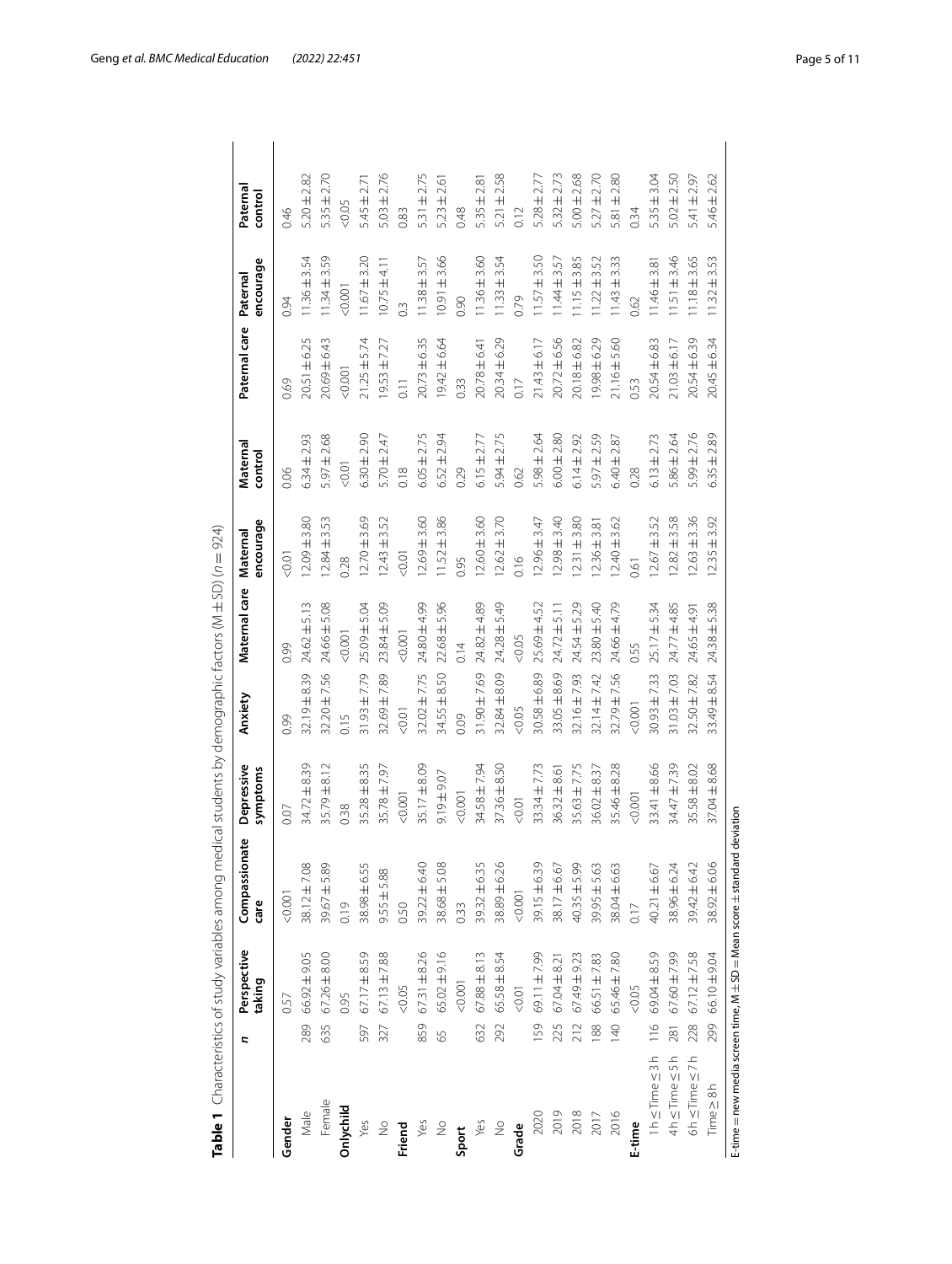|                           | Perspective taking | Compassionate<br>care | <b>Depressive</b><br>symptoms | Anxiety    | <b>Maternal care</b> | <b>Paternal care</b> |
|---------------------------|--------------------|-----------------------|-------------------------------|------------|----------------------|----------------------|
| Perspective taking        |                    |                       |                               |            |                      |                      |
| <b>Compassionate care</b> | $0.46***$          |                       |                               |            |                      |                      |
| Depressive symptoms       | $-0.30***$         | $-0.21***$            |                               |            |                      |                      |
| Anxiety                   | $-0.24***$         | $-0.23***$            | $0.79***$                     |            |                      |                      |
| <b>Maternal care</b>      | $0.18***$          | $0.10***$             | $-0.34***$                    | $-0.33***$ |                      |                      |
| Paternal care             | $0.15***$          | $0.10^{**}$           | $-0.20***$                    | $-0.18***$ | $0.42***$            |                      |
|                           |                    |                       |                               |            |                      |                      |

#### <span id="page-5-0"></span>**Table 2** The linear correlations among the study variables ( $n = 924$ )

\* *p*<.05, \*\**p*<.01, \*\*\**p*<.001

<span id="page-5-1"></span>**Table 3** The mediating role of empathy between maternal care and depressive symptoms (*n*= 924)

|                    | Model 1    |                       | Model 2              |           | Model 3   |                      | Model 4               |                      |
|--------------------|------------|-----------------------|----------------------|-----------|-----------|----------------------|-----------------------|----------------------|
|                    |            | (Depressive symptoms) | (Perspective taking) |           |           | (Compassionate care) | (Depressive symptoms) |                      |
| Variables          | β          |                       | β                    |           | ß         |                      | ß                     |                      |
| Maternal care      | $-0.54$    | $-10.88$ ***          | 0.23                 | $5.10***$ | 0.12      | $2.97***$            | $-0.49$               | $-4.87***$           |
| Perspective taking |            |                       |                      |           |           |                      | $-0.19$               | $-2.33$ <sup>*</sup> |
| Compassionate care |            |                       |                      |           |           |                      | $-0.1$                | $-2.75***$           |
| $R^2$              | 0.11       |                       | 0.17                 |           | 0.1       |                      | 0.42                  |                      |
| F                  | $18.44***$ |                       | 25.98***             |           | $8.79***$ |                      | 49.98***              |                      |

\* *p*<.05, \*\**p*<.01, \*\*\**p*<.001

maternal control  $(6.30 \pm 2.90)$   $(t=3.15, df=922, p<0.01)$ and paternal encouragement  $(11.67 \pm 3.20)$   $(t=3.77,$  $df = 922$ ,  $p < .001$ ) than students with siblings. The empathy, depression and anxiety scores were not signifcantly diferent in students with or without siblings.

Medical students who had friends had higher scores for perspective taking  $(67.31 \pm 8.26)$   $(t=2.33, df=922,$ *p*<.05) and lower levels of depressive symptoms (35.17±8.09) (*t*=−3.82, *df*=922, *p*<.001) and anxiety (32.02±7.75) (*t*=−2.53, *df*=922, *p*<.01). Students who liked sports had higher perspective taking scores (67.88±8.13) (*t*=3.54, *df*=556, *p*<.001) and lower depressive symptoms (34.58±7.94) (*t*=−4.73, *df*=533, *p*<.001). With the increase in grade, the two types of empathy, depressive symptoms, and anxiety among the medical students changed to various degrees. With regard to scores, perspective taking  $(F=3.66, df=4,$ *p*<.01) and compassionate care  $(F = 5.20, df = 4, p < .001)$ decreased, while the degree of depressive symptoms  $(F = 3.53, df = 4, p < .01)$  and anxiety increased  $(F = 2.57,$  $df=4$ ,  $p < .05$ ). With the increase in the time spent using new media, the scores of the medical students in perspective taking  $(F=3.85, df=3, p<0.05)$  continuously decreased, whereas the degree of depressive symptoms  $(F = 7.41, df = 3, p < .001)$  and anxiety  $(F = 5.83, df = 3,$ *p*<.001) continued to rise. Parenting styles were not signifcantly diferent among students who exercised or did not and students with diferent durations of new media use. Details are shown in Table [1.](#page-4-0)

#### **Correlation analysis**

As shown in Table [2](#page-5-0), parental care was negatively correlated with depressive symptoms  $(t=-0.34, p<.001;$ *t*=−0.20, *p*<.001) but was positively correlated with perspective taking (*t*=0.18, *p*<.001; *t*=0.15, *p*<.001) and compassionate care  $(t=0.10, p<.01; t=0.10, p<.01)$ . The two types of empathy were negatively correlated with depressive symptoms (*t*=−0.30, *p*<.001; *t*=−0.21, *p*<.001). Anxiety was positively correlated with depressive symptoms  $(t=0.79, p<.001)$  and negatively correlated with parental care (*t*=−0.33, *p*<.001; *t*=−0.18, *p* < .001), perspective taking (*t* = −0.24, *p* < .001) and compassionate care (*t*=−0.23, *p*<.001).

#### **The mediating efect of empathy**

First, we found that both types of empathy played a positive mediating role in the relationship between maternal care and depressive symptoms but did not play a mediating role in the relationship between paternal care and depressive symptoms. As shown in Table [3,](#page-5-1) maternal care had a direct and negative efect on depressive symptoms (*β*=−0.54, *t*=−10.88, *p*<.001). When the two types of empathy were included in the mediation model, the direct negative efect of maternal care on depressive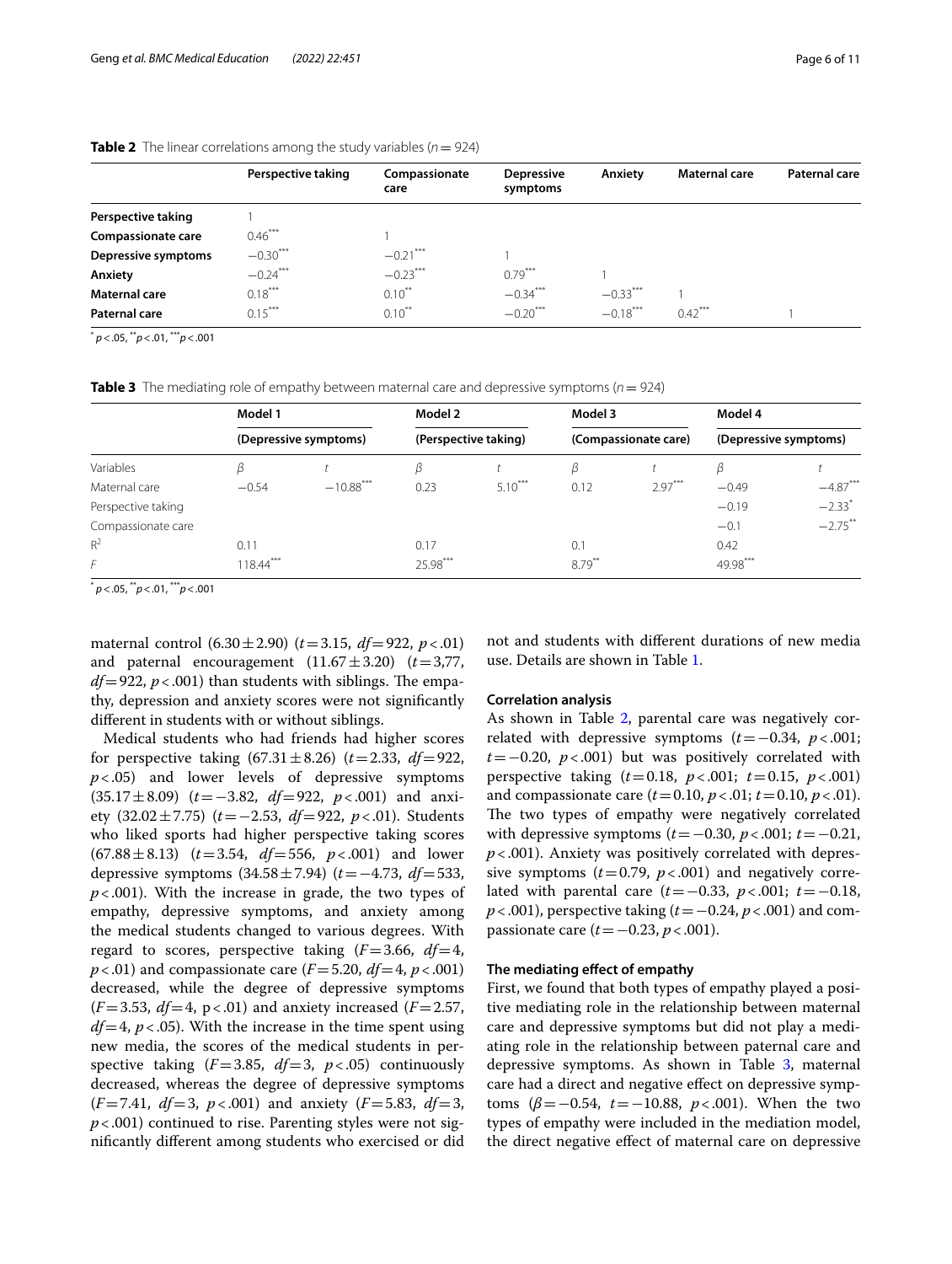

<span id="page-6-0"></span>symptoms decreased ( $\beta$ =−0.49, *t*=−4.87, *p*<.001). The effect of maternal care on perspective taking was  $\beta$  = 0.23,  $t = 5.10$ ,  $p < .001$ , and the effect of maternal care on compassionate care was  $\beta = 0.12$ ,  $t = 2.97$ ,  $p < .001$ , both of which were positive. The negative effects of empathy on depressive symptoms were  $\beta$ =−0.19, *t*=−2.33, *p* <.05 and  $\beta$ =−0.10, *t*=−2.75, *p*<.01. Bootstrapping showed that empathy explained the relationship between maternal care and depressive symptoms by perspective taking (indirect effect = 0.06, 95% CI = 0.02–0.08) and compassionate care (indirect effect =  $0.01$ ,  $95\%$  CI =  $0.001 - 0.03$ ).

### **Moderation by gender**

When the gender variable was added to the model, its moderating efect had an impact on the path efect test of the first half of the model. The overall framework is shown in Fig. [1.](#page-6-0) Table [4](#page-6-1) shows that maternal care and sex had signifcant predictive efects on perspective taking and compassionate care  $(\beta = -0.23, t = -3.38, p < .001;$ *β*=−0.15, *t*=−2.09, *p*<.05) but no signifcant predictive efect on depressive symptoms. Further simple slope analysis (Figs. [2](#page-7-0) and [3](#page-7-1)) showed that female medical

students had a higher slope in both perspective taking and compassionate care than in maternal care. The infuence of maternal care on female medical students' empathy was greater than that on male medical students' empathy.

### **Discussion**

The mental health and empathic ability of medical students play an important role in their academic lives and interpersonal communication [[29\]](#page-10-17). Most medical students in this research showed some degree of depressive symptoms. Moreover, empathy plays an important role in the career development of medical workers and the doctor–patient relationship. Symptoms of subclinical depression increased, but not continuously; this fnding requires further study [\[6](#page-9-4), [10\]](#page-10-3).

Subclinical depressive symptoms were negatively correlated with parental care, and low parental care received by medical students was more likely to produce depressive symptoms (consistent with hypothesis 1). In addition, the present study found a mediating role of the two types of empathy in the relationship between maternal

<span id="page-6-1"></span>

| <b>Table 4</b> The mediating effect of gender moderation on maternal care ( $n = 924$ ) |  |
|-----------------------------------------------------------------------------------------|--|
|-----------------------------------------------------------------------------------------|--|

|                       | Model 1              |            | Model 2              |                      | Model 3               |            |
|-----------------------|----------------------|------------|----------------------|----------------------|-----------------------|------------|
|                       | (Perspective taking) |            | (Compassionate care) |                      | (Depressive symptoms) |            |
| Variables             | ß                    |            | β                    |                      | ß                     |            |
| Maternal care         | 0.16                 | $4.96***$  | 0.10                 | $3.05$ <sup>**</sup> | $-0.28$               | $-9.30***$ |
| Gender                | 0.07                 | 0.98       | 0.25                 | $3.43***$            |                       |            |
| Maternal carex Gender | $-0.23$              | $-3.38***$ | $-0.15$              | $-2.09$ <sup>*</sup> |                       |            |
| Perspective taking    |                      |            |                      |                      | $-0.18$               | $-5.26***$ |
| Compassionate care    |                      |            |                      |                      | $-0.09$               | $-2.73***$ |
| $R^2$                 | 0.08                 |            | 0.03                 |                      | 0.21                  |            |
| F                     | $7.45***$            |            | $3.17***$            |                      | $24.00$ <sup>**</sup> |            |

\* *p*<.05, \*\**p*<.01, \*\*\**p*<.001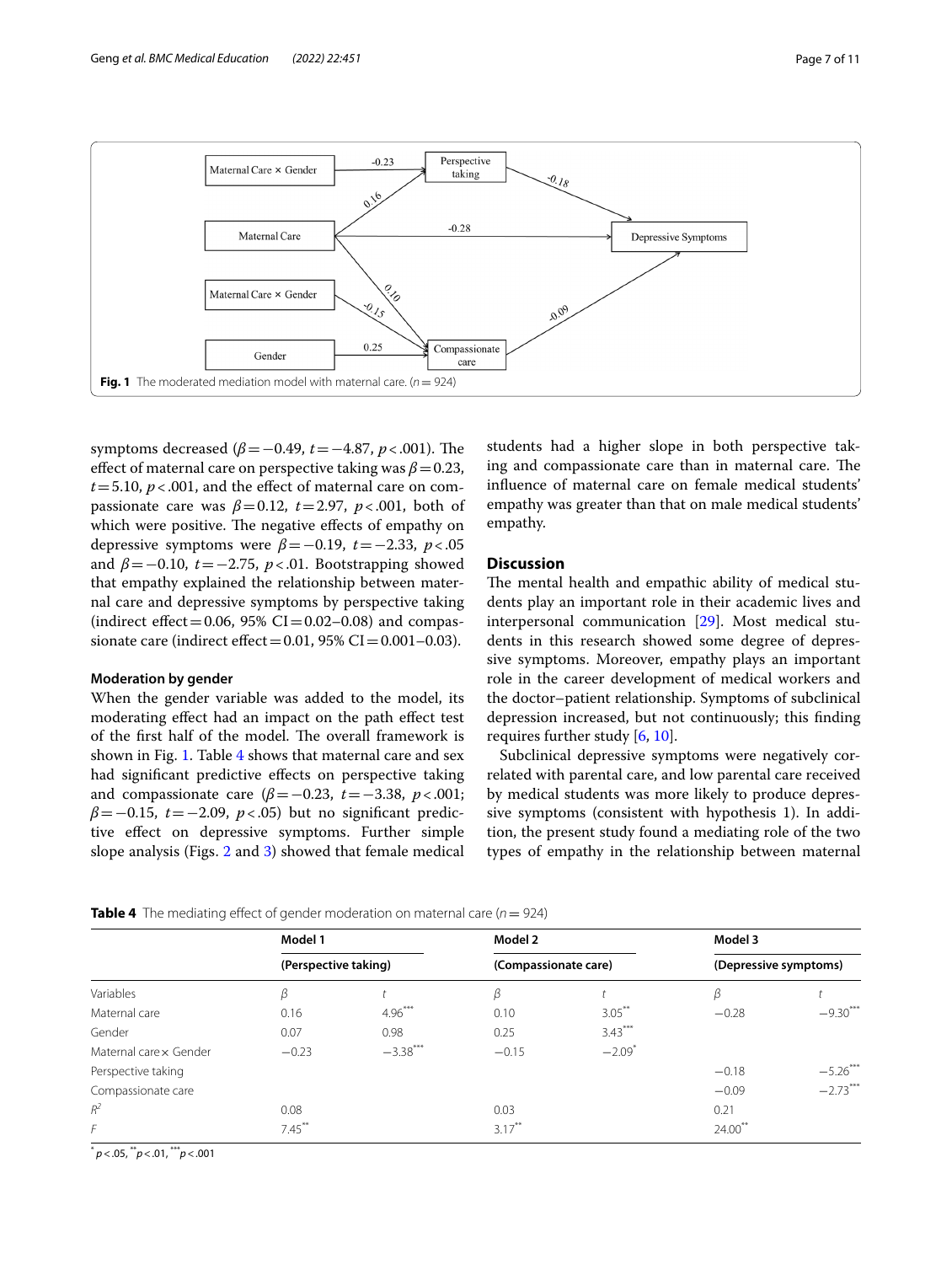

<span id="page-7-0"></span>

<span id="page-7-1"></span>care and subclinical depressive symptoms, which is consistent with hypothesis 2. However, a moderating role of gender was found only in the relationship between maternal care and empathy, which is not completely consistent with hypothesis 3.

#### **The mediating role of empathy**

Both types of empathy played a partial mediating role in the relationship between maternal care and subclinical depressive symptoms, but perspective taking played a greater role (consistent with hypothesis 2). The results suggest that less maternal care is detrimental to the development of children's empathy ability and thus increases the likelihood of subclinical depressive symptoms. One diference between this study and previous studies is that empathy did not mediate the relationship between paternal care and subclinical depressive symptoms. Therefore, the mediating factors of paternal care and depressive symptoms deserve further study. After considering the entire mediation model, we further analysed each chain.

Cognitive empathy has been shown to be negatively correlated with parental care in previous studies involving nonmedical students, while afective empathy has been shown to be positively correlated with parental care  $[8, 22, 45]$  $[8, 22, 45]$  $[8, 22, 45]$  $[8, 22, 45]$  $[8, 22, 45]$  $[8, 22, 45]$  $[8, 22, 45]$ . The first half of the mediation process in the present study showed that maternal care had the same efect on afective empathy and cognitive empathy in medical students. This finding highlights the particularity of medical students and the greater infuence of maternal care on their empathic ability during college life and further shows that active maternal care plays an important role in the mental health development of medical students.

Specifcally, maternal care has a greater infuence on students primarily before the age of 16, and children's interpersonal communication styles with others are mainly shaped by interactions with their parents at a young age. However, parents who exhibit negative parental care often ignore the thoughts or emotions of their children [\[46](#page-10-39)]. Medical students entering medical school are exposed to environmental infuences that amplify this deficiency, which ultimately hinders the development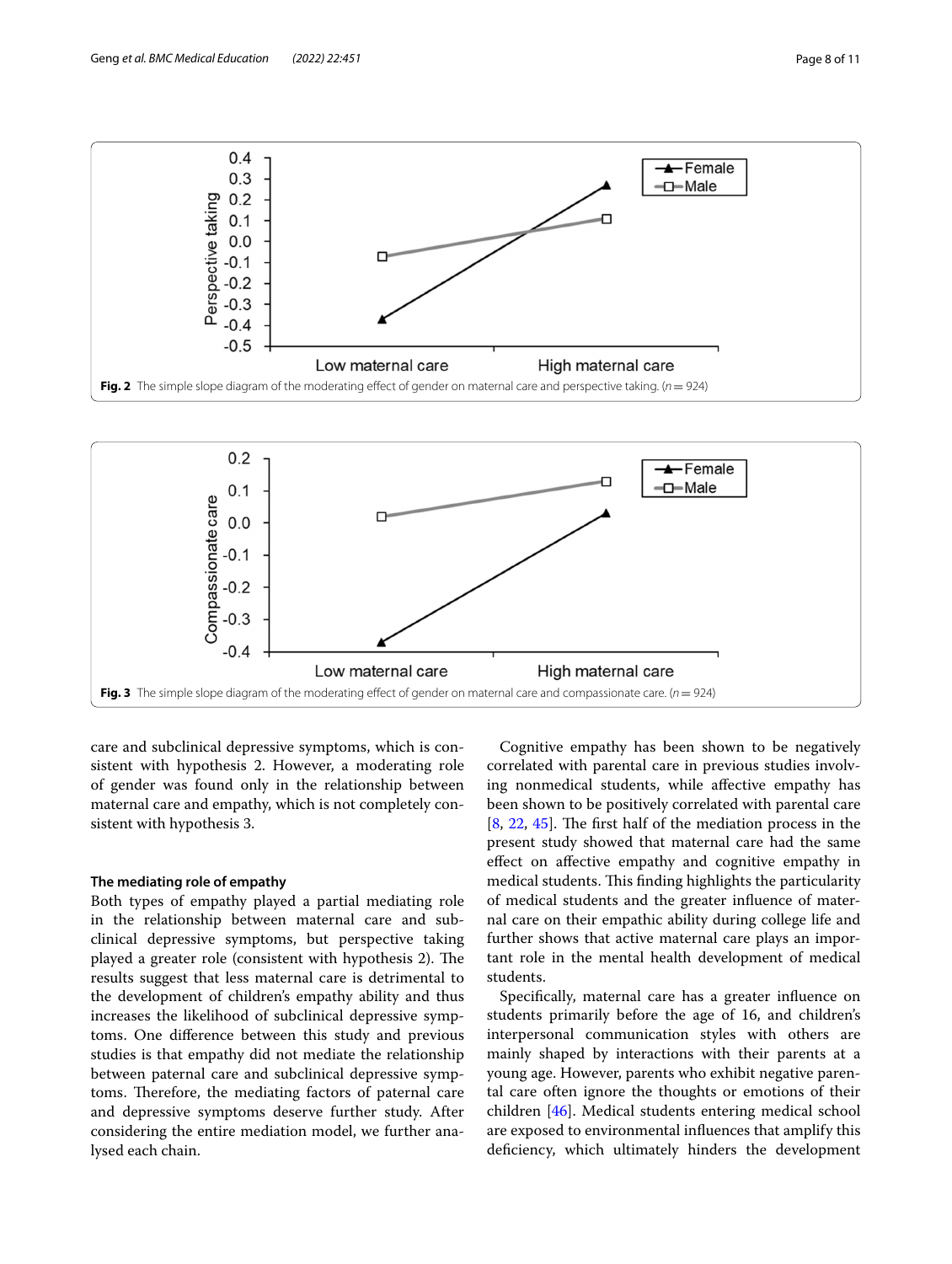of their ability to empathize  $[10, 47]$  $[10, 47]$  $[10, 47]$  $[10, 47]$ . These findings call for the need to consider that maternal care plays a positive role in medical students' empathy. Medical schools can examine factors that infuence the degree of empathy among medical students and identify learning gaps [[26](#page-10-34)] where interventions can reinforce students' perceptions. Quantitative evaluations are an efective way, such as using the medical student edition of the Jefferson Empathy Scale [[29](#page-10-17)].

In the second half of the mediation process, we found that perspective taking and compassionate care were both negatively associated with depressive symptoms. A review by Schreiter and colleagues shows that depression and depressive symptoms are strongly associated with affective and cognitive empathy  $[5]$  $[5]$ . This is likely due to the heavy academic burden of medical students in Chinese medical colleges and universities [\[8,](#page-10-1) [25](#page-10-22)], which has a great infuence on their empathy development [[29\]](#page-10-17). Furthermore, difcult doctor–patient relationships during an internship further deepen the negative development of medical students' empathy and subclinical depressive symptoms  $[10]$ . This finding demonstrates that empathy, among other factors, may be an important cause of subclinical depressive symptoms [[48\]](#page-10-41). In our research, medical students with low empathy (especially cognitive empathy) were our focus group and are prone to subclinical depressive symptoms both in medical school and in clinical practice. Clinical rotations can help students gain additional insights through interactions with patients and put themselves in the patient's shoes during health care treatment [[47\]](#page-10-40), which can help medical students adapt to clinical work and reduce psychological resistance [\[49](#page-10-42)].

#### **The moderating efect of gender**

In contrast to hypothesis 3, we found that gender moderated the indirect efect in the relationship between maternal care and subclinical depressive symptoms. The specifc moderating efect occurred in the frst half of the mediating chain, and the combined efect of gender and maternal care moderated not only perspective taking but also compassionate care. Specifcally, maternal care had a greater impact on the two types of empathy among female medical students. These results are consistent with those of previous studies [[49](#page-10-42), [50\]](#page-10-43).

A possible explanation is that female medical students are more likely to have more emotional output to maintain harmonious interpersonal relationships. In contrast, male medical students begin to yearn for an independent life. In addition, this fnding is consistent with relevant research involving Chinese medical students [[10](#page-10-3)], suggesting that female medical students are more likely to be sensitive to parental care, especially from their mothers, which may have a negative impact on their mental health. Furthermore, some studies [[29,](#page-10-17) [49\]](#page-10-42) have shown that due to academic particularity, female medical students are more likely to experience emotional fuctuations and both types of empathy in medical course learning than male medical students. Comparatively, male medical students are better than female students in mastering courses, especially in practical skills [[51\]](#page-10-44).

Our results also show that gender did not moderate the relationship between empathy and depressive symptoms and only moderated the relationship between maternal care and both types of empathy, which is not consistent with hypothesis 3. According to previous data screening, gender regulates the relationship between cognitive empathy and depressive symptoms [\[31](#page-10-19)]. Some studies have also shown that gender does not regulate the association between empathy (i.e., afective empathy and cognitive empathy) and depressive symptoms [\[52](#page-10-45)]. Few studies have provided sufficient evidence to prove that gender moderates this relationship  $[5]$  $[5]$ . This area requires further study to determine whether other objective factors alter the efect of this regulation.

#### **Limitations and implications**

This study has some limitations and deficiencies. First, this study is a single-centre study. Multicentre studies should be conducted in the future to further verify and generalize the results [\[10](#page-10-3)]. Second, the study used subjective survey methods; it is therefore possible that answers may have been given based on social desirability. The Chinese versions of these four scales have been verifed in previous studies [[47\]](#page-10-40). However, language conversion problems due to translation may have afected the experiment to some extent. Third, our study found more evidence of the relationship between maternal care and depressive symptoms with empathy. Related studies concerning paternal care need to be conducted by expanding the sample size. In addition, measures should be taken to obtain objective reports from participants and their parents in future studies. Finally, although our research model has a theoretical basis and empirical support, it is unable to determine causality due to its cross-sectional design. Therefore, in the future, this investigation should be extended to a longitudinal cohort study, which could reveal changes in empathy, the degree of subclinical depressive symptoms, and the degree of care received by mothers in the same group of students from the frst to the ffth year to further study the relationships among empathy, subclinical depressive symptoms and maternal care among medical students of diferent grades.

Despite the above shortcomings, this study also has important theoretical and practical value. It is necessary to explore and develop problem-oriented educational interventions that target specifc groups of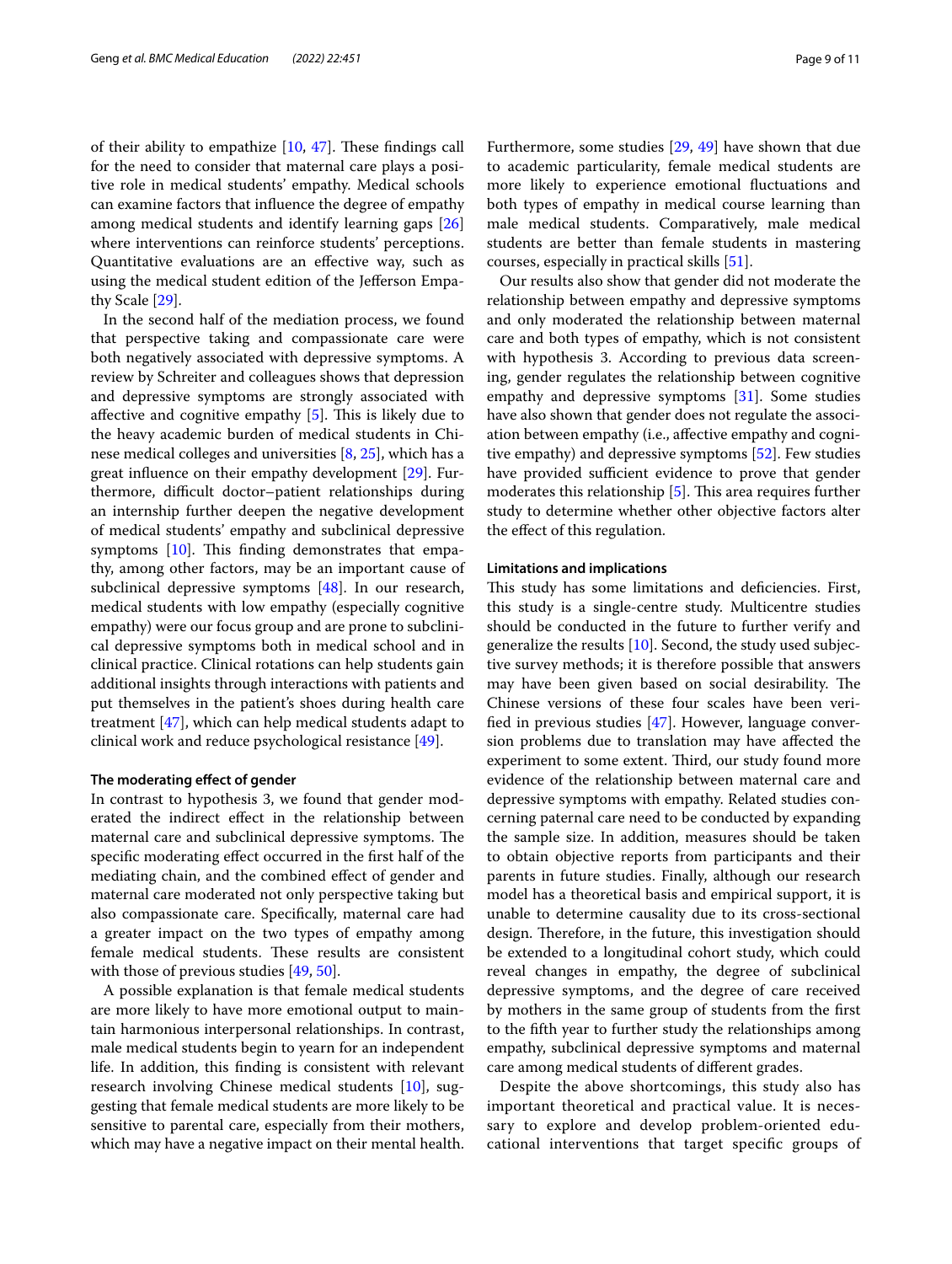medical students with measurable short- and longterm outcomes to improve the treatment of subclinical depression in medical students. This study shows the positive efects of parental care on the academic life and mental health of medical students, especially female medical students. Overall, empathy has an indirect efect, which is a noteworthy linkage mechanism. The prevalence of mental health problems among Chinese medical students is high and empathy is low. There is a lack of efective strategies to improve the situation. There is an urgent need for random intervention stud-ies involving Chinese medical students [[10,](#page-10-3) [53\]](#page-10-46). This study suggests that parental care plays an important role in direct and indirect psychological development, although the extent and mechanism of this relationship require further exploration to provide direction for future intervention studies by increasing available, low-cost, easily implemented education intervention measures to improve the mental health of medical students associated with depressive symptoms and empathy. Therefore, it is necessary to adopt measures to intervene and provide parental education, especially regarding maternal care [[22\]](#page-10-14). Furthermore, each academic year, medical students are exposed to the clinical aspects of the medical profession and competence at an early age. By seeing more patients, medical students are able to have greater access to role models, which is an effective way to improve empathy [\[29](#page-10-17)].

# **Conclusions**

In summary, it is important to pay attention to medical students (especially women) with low maternal care and low empathy (cognitive empathy in particular). These students are more likely to have depressive symptoms during their medical studies and clinical work. Medical universities can integrate resources and wisdom to build a positive campus environment. Relying on professional teachers and conducting regular screening are ways to pay attention to this process. We suggest that empathy should be taught in Chinese medical schools to improve students' interpersonal communication and transpositional consideration. Early exposure to clinical surgery training, in-depth treatment of patients and adaptation to clinical work as early as possible can enhance the empathy of medical students and reduce the possibility of depression.

#### **Abbreviations**

PBI: Parental Bonding Instrument; PBI-M: a maternal version of PBI; PBI-F: a paternal version of PBI; SDS: Self-Rating Depression Scale; JSPE-S: The Student Version of the Jefferson Empathy Scale; SAS: Self-Rating Anxiety Scale.

#### **Acknowledgements**

We thank Zhenghui Xu, Liang Zhou, Zhongli Ding, Yi Qiang and Wenxin Bao for their assistance in data collection. We also thank the students who kindly participated in the study.

#### **Authors' contributions**

YG: Visualization, Formal analysis, Writing - original draft, Writing - review & editing. WF: Visualization, Formal analysis, Writing - original draft, Writing review & editing. ZT: Visualization, Formal analysis, Writing - original draft, Writing - review & editing. SW: Writing - review & editing. JY: Writing - review & editing. MZ: Conceptualization, Visualization, Writing - review & editing, Validation, Funding acquisition. TZ: Conceptualization, Visualization, Formal analysis, Writing - original draft, Writing - review & editing, Validation, Funding acquisition. All authors read and approved the fnal manuscript.

#### **Funding**

This research was supported by the National Natural Science Foundation of China (31800907, 31871092), the Undergraduate Training Program for Innovation and Entrepreneurship of Soochow University (2021XJ064), the Chinese Government Scholarship of China Scholarship Council (202106920027), and the Priority Academic Program Development of Jiangsu Higher Education Institutions (PAPD).

#### **Availability of data and materials**

The datasets used and/or analysed during the current study are available from the corresponding author on reasonable request.

#### **Declarations**

#### **Ethics approval and consent to participate**

All study procedures complied with the ethical norms for scientifc research and were approved by the Ethics Committee of Soochow University in advance. The work was carried out in accordance with the Declaration of Helsinki. All participants provided written informed consent. There was no potential harm to participants, and anonymity was maintained.

#### **Consent for publication**

Not applicable.

#### **Competing interests**

The authors declare that they have no competing interests.

Received: 23 November 2021 Accepted: 3 June 2022 Published online: 11 June 2022

#### **References**

- <span id="page-9-0"></span>1. Zhang M, Wang S, Wang Z, Peng X, Fei W, Geng Y, et al. Associations of afective and cognitive empathy with depressive symptoms among a sample of Chinese college freshmen. J Afect Disord. 2021;292:652–9.
- <span id="page-9-5"></span>2. Zhong Y, Schroeder L, Gao Y, Guo X, Gu Y. Social support, health literacy and depressive symptoms among medical students: an analysis of mediating efects. Int J Environ. 2021;18(2):633.
- <span id="page-9-1"></span>3. Jin T, Sun Y, Wang H, Qiu F, Wang X. Prevalence of depression among Chinese medical students: a systematic review and meta-analysis. Psychol Health Med. 2021; Published online:1–17. [https://doi.org/10.](https://doi.org/10.1080/13548506.2021.1950785) [1080/13548506.2021.1950785.](https://doi.org/10.1080/13548506.2021.1950785)
- <span id="page-9-2"></span>4. Rotenstein LS, Ramos MA, Torre M, Segal JB, Peluso MJ, Guille C, et al. Prevalence of depression, depressive symptoms, and suicidal ideation among medical students: a systematic review and meta-analysis. JAMA. 2016;316(21):2214–36.
- <span id="page-9-3"></span>5. Schreiter S, Pijnenborg GHM, Aan HRM. Empathy in adults with clinical or subclinical depressive symptoms. J Afect Disord. 2013;150(1):1–16.
- <span id="page-9-4"></span>6. Fei W, Geng Y, Wang S, Ma Q, Peng X, Zhang M, et al. Association between parental control and subclinical depressive symptoms in a sample of college freshmen: roles of empathy and gender. J Afect Disord. 2021;286:301–8.